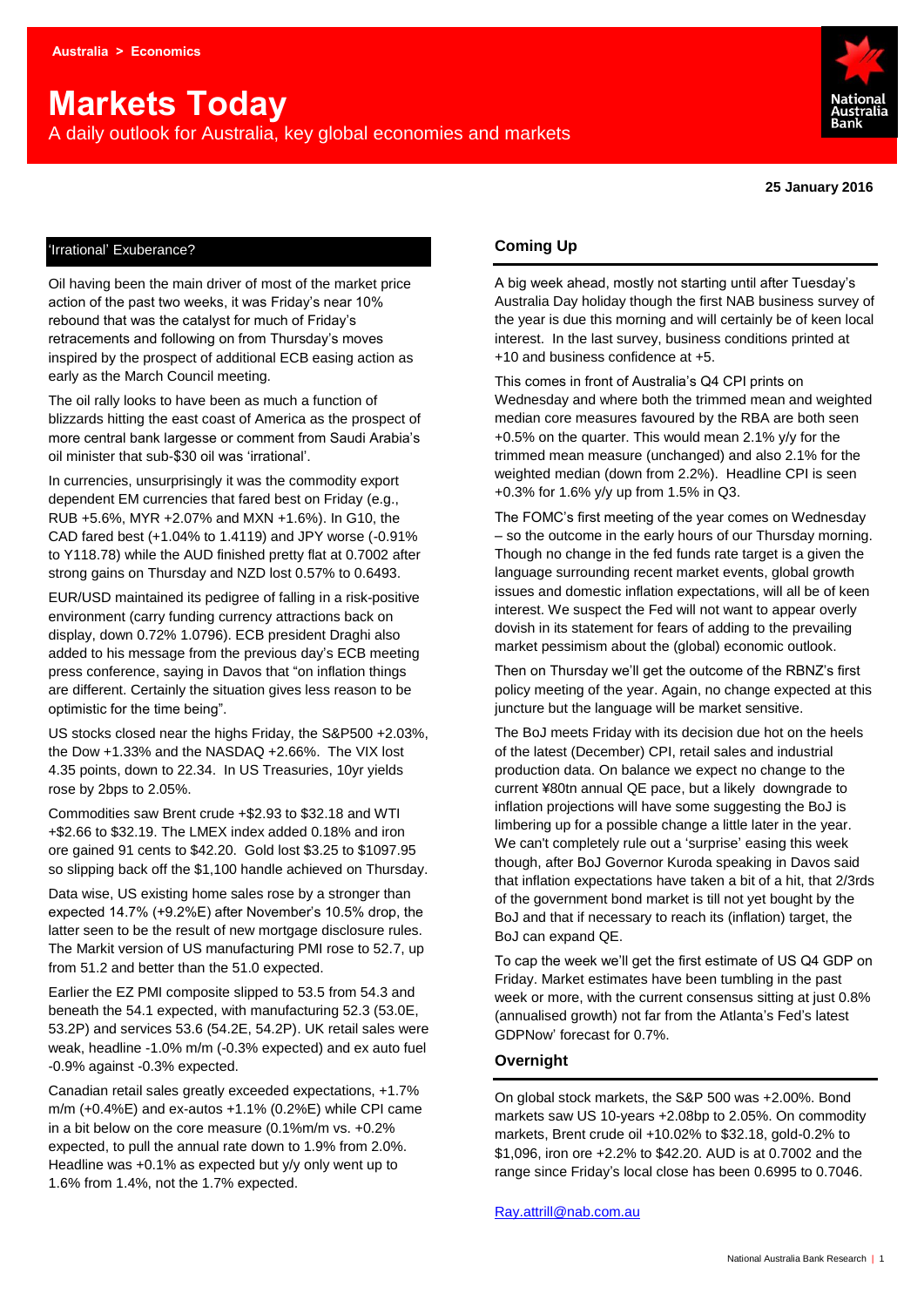#### Markets







|            |                              |        |             | <b>Foreign Exchange</b> |                                |          |        |         |                      | <b>Equities</b>          |        |         |                                   | Commodities* |        |
|------------|------------------------------|--------|-------------|-------------------------|--------------------------------|----------|--------|---------|----------------------|--------------------------|--------|---------|-----------------------------------|--------------|--------|
|            |                              |        | ranges (**) | Indicative 24hr         |                                | Other FX |        |         | <b>Major Indices</b> |                          |        |         |                                   | Last         | % day  |
|            | Last                         | % chge | Low         | High                    |                                | Last     | % chge |         |                      | Last                     | % day  | $%$ y/y | Oil (Brent)                       | 32.18        | 10.0   |
| <b>AUD</b> | 0.7002                       | 0.0    | 0.6985      | 0.7020                  | <b>HKD</b>                     | 7.7934   | 0.0    |         | Dow                  | 16.094                   | $+1.3$ | $-8.9$  | Oil (WTI)                         | 32.19        | 9.0    |
| <b>NZD</b> | 0.6492                       | 0.0    | 0.6477      | 0.6498                  | <b>CNY</b>                     | 6.5788   | 0.0    |         | S&P 500              | 1.907                    | $+2$   | $-7.1$  | Oil (Tapis)                       | 31.36        | 13.2   |
| <b>EUR</b> | 1.0799                       | 0.0    | 1.0795      | 1.0824                  | SGD                            | 1.4291   | $-0.1$ |         | Nasdag               | 4.591                    | $+2.7$ | $-3.5$  | Gold                              | 1096.30      | $-0.2$ |
| <b>GBP</b> | 1.4277                       | 0.1    | 1.4255      | 1.4332                  | <b>IDR</b>                     | 13.845   | $-0.4$ |         | <b>FTSE</b>          | 5.900                    | $+2.2$ | $-13.7$ | <b>CRB</b>                        | 163.80       | 2.9    |
| <b>JPY</b> | 118.67                       | $-0.1$ | 118.58      | 118.77                  | <b>THB</b>                     | 36.02    | 0.0    |         | <b>DAX</b>           | 9.765                    | $+2$   | $-8.3$  | <b>GS Metals</b>                  | 242.1        | 0.1    |
| CAD        | 1.4147                       | 0.2    | 1.4118      | 1.4160                  | <b>KRW</b>                     | 1.200    | $-1.1$ |         | CAC <sub>40</sub>    | 4.337                    | $+2.4$ | $-6.6$  | Aluminium                         | 1485         | $-0.1$ |
| AUD/EUR    | 0.6484                       | $-0.3$ |             |                         | <b>TWD</b>                     | 33.52    | $-0.8$ |         | Nikkei               | 16.959                   | $+5.9$ | $-3.2$  | Copper                            | 4452         | 0.4    |
| AUD/JPY    | 83.08                        | $-0.1$ |             |                         | PHP                            | 47.71    | $-0.4$ |         | Shanghai             | 2,917                    | $+1.3$ | $-13.0$ | <b>Nickel</b>                     | 8686         | $-0.4$ |
| AUD/GBP    | 0.4905                       | $-0.2$ |             |                         | <b>CHF</b>                     | 1.02     | $-0.1$ |         | Hang Seng            | 19.081                   | $+2.9$ | $-23.2$ | Zinc                              | 1509         | 0.4    |
| AUD/NZD    | 1.0788                       | 0.0    |             |                         | <b>SEK</b>                     | 8.59     | 0.0    |         | ASX 200              | 4,916                    | $+1.1$ | $-10.6$ | Ch. steel                         | 1831         | 0.1    |
|            |                              |        |             |                         |                                |          |        |         |                      |                          |        |         | Iron ore                          | 42.2         | 2.2    |
|            |                              |        |             |                         |                                |          |        |         |                      |                          |        |         | Coal                              | 49.0         | 0.0    |
|            | <b>Interest Rates</b>        |        |             |                         |                                |          |        |         |                      | <b>Overnight Futures</b> |        |         | Wheat Chic.                       | 480.3        | 0.1    |
|            | <b>Indicative Swap Rates</b> |        |             |                         | <b>Benchmark 10 Year Bonds</b> |          |        |         |                      |                          |        | Sugar   | 14.42                             | $-0.2$       |        |
|            | Cash                         | 3mth   | 2Yr         | 10Yr                    |                                | Last     | chge   | Sprd    |                      |                          | Last   | Chge    | Cotton                            | 62.45        | 0.6    |
| <b>USD</b> | 0.50                         | 0.62   | 0.94        | 1.92                    | <b>USD 10</b>                  | 2.05     | 0.02   |         |                      | Australia                |        |         | Coffee                            | 116.0        | 1.4    |
| <b>AUD</b> | 2.00                         | 2.27   | 2.06        | 2.85                    | <b>AUD 10</b>                  | 2.73     | 0.04   | 0.68    |                      | 3 mth bill               | 97.83  | $-0.01$ |                                   |              |        |
| <b>NZD</b> | 2.50                         | 2.73   | 2.67        | 3.48                    | <b>NZD 10</b>                  | 3.25     | 0.01   | 1.20    |                      | 3 Yr bond                | 98.05  | $-0.02$ | CO <sub>2</sub> Emissions - Euros |              |        |
| <b>EUR</b> | 0.05                         | 0.06   | $-0.14$     | 0.79                    | CAD <sub>10</sub>              | 1.32     | 0.05   | $-0.73$ |                      | 10 Yr bond               | 97.26  | $-0.06$ |                                   | Last         | % day  |
| <b>GBP</b> | 0.50                         | 0.59   | 0.87        | 1.72                    | <b>EUR 10</b>                  | 0.48     | 0.10   | $-1.57$ |                      | $3/10$ sprd              | 0.79   | 0.04    | Jun-2016                          | 6.34         | 2.4    |
| <b>JPY</b> | 0.10                         | 0.08   | 0.09        | 0.39                    | <b>GBP 10</b>                  | 1.71     | 0.04   | $-0.34$ |                      | <b>SPI</b>               | 55.0   | 1.1     | Dec-2016                          | 6.36         | 2.4    |
| CAD        | 0.50                         | 1.17   | 0.73        | 1.69                    | <b>JPY 10</b>                  | 0.24     | 0.01   | $-1.81$ |                      |                          |        |         | Jun-2017                          | 6.41         | 2.6    |

Please note the high/low FX rates are only an indication. Please refer to your National Dealer for confirmation.

\* All near futures contracts, except CRB. GS Metals is Goldman Sachs industrial metals index. Metals prices are CME. Emissions: ICE Dec contracts, Euros

\*\* These are indicative ranges over the past 24 hours; please confirm rates with your NAB dealer

Last is around 6:30am Sydney

Source: Bloomberg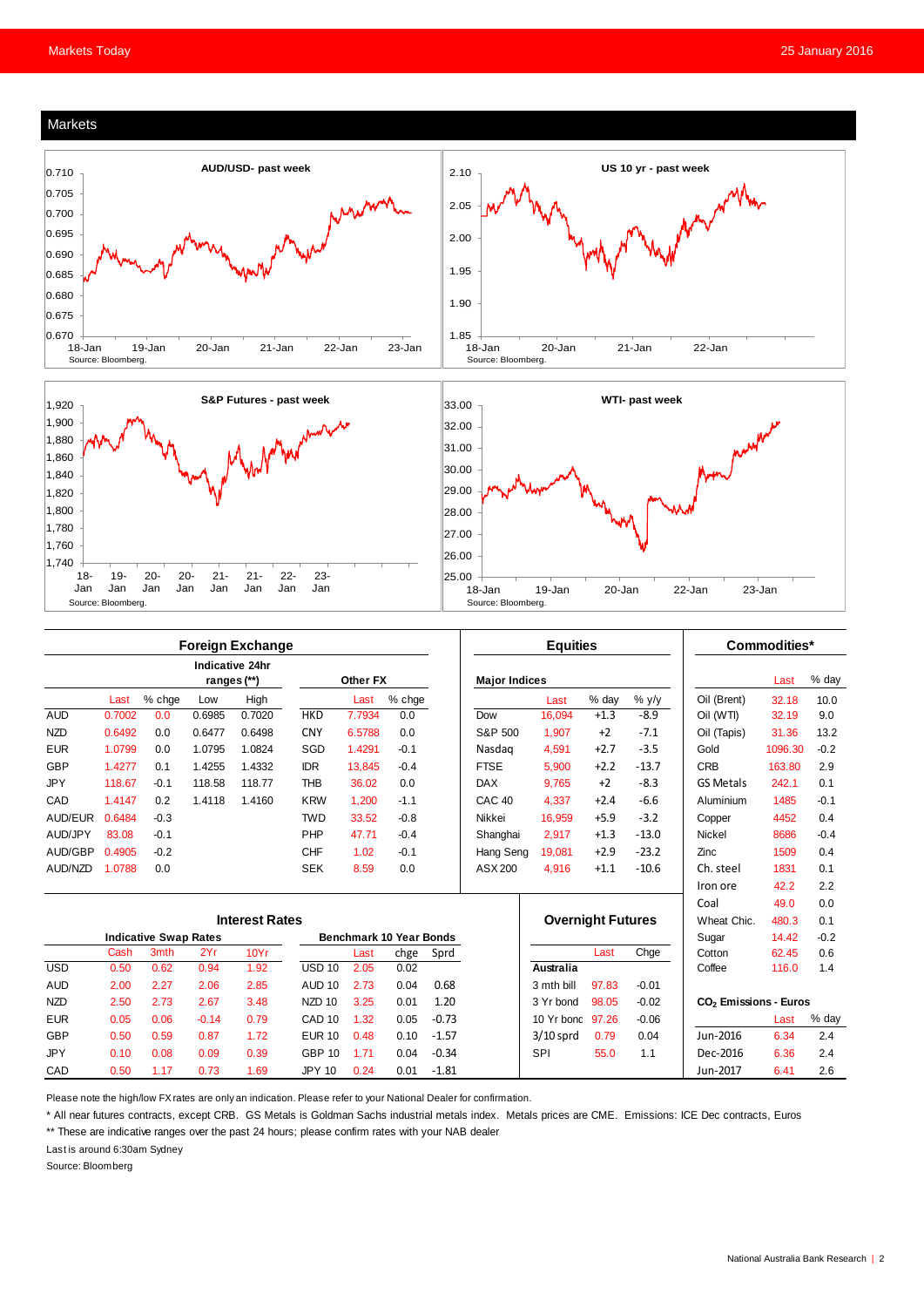| Calendar                  |                                                                                                 |                  |                 |                      |        |                      |                |                |
|---------------------------|-------------------------------------------------------------------------------------------------|------------------|-----------------|----------------------|--------|----------------------|----------------|----------------|
|                           | Country Economic Indicator                                                                      | Period           | Forecast        | Consensus            | Actual | <b>Previous</b>      | <b>GMT</b>     | <b>AEDT</b>    |
|                           | Monday, 25 January 2016                                                                         |                  |                 |                      |        |                      |                |                |
| <b>NZ</b>                 | Partial holiday - Wellington Anniversary                                                        |                  |                 |                      |        |                      |                |                |
| <b>JN</b>                 | Trade Balance Adjusted                                                                          | Dec              |                 | 84.2                 |        | $-3.304$             | 23.50          | 10.50          |
| <b>AU</b>                 | <b>NAB Business Conditions/Confidence</b>                                                       | <b>Dec</b>       |                 |                      |        | 10/5                 | 0.30           | 11.30          |
| <b>JN</b>                 | Leading Index CI                                                                                | Nov <sub>F</sub> |                 |                      |        | 103.9                | 5.00           | 16.00          |
| GE                        | <b>IFO Business Climate</b>                                                                     | Jan              |                 | 108.4<br>112.6/104.1 |        | 108.7<br>112.8/104.7 | 9.00<br>9.00   | 20.00<br>20.00 |
| GE<br>UK                  | IFO Current Assessment/Expectations<br><b>CBI Trends Total Orders</b>                           | Jan<br>Jan       |                 | $-10$                |        | $-7$                 | 11.00          | 22.00          |
| UK                        | <b>CBI Business Optimism</b>                                                                    | Jan              |                 |                      |        | $-12$                | 11.00          | 22.00          |
| <b>US</b>                 | Dallas Fed Manf. Activity                                                                       | Jan              |                 | $-14$                |        | $-20.1$              | 14.30          | 1.30           |
| CA                        | <b>Bloomberg Nanos Confidence</b>                                                               | Jan 22           |                 |                      |        | 53                   | 15.00          | 2.00           |
| <b>Tuesda</b>             | <b>26 January 2016</b>                                                                          |                  |                 |                      |        |                      |                |                |
| AU                        | Australia Day holiday                                                                           |                  |                 |                      |        |                      |                |                |
| NZ                        | Crown accounts                                                                                  | Nov              |                 |                      |        | 59.8                 | 21.00<br>21.30 | 8.00<br>8.30   |
| NZ<br>AU                  | Performance Services Index (sa)<br>ANZ Roy Morgan Weekly Consumer Confidence Index              | Dec<br>Jan 24    |                 |                      |        | 113.2                | 22.30          | 9.30           |
| NZ                        | Credit Card Spending MoM/YoY                                                                    | Dec              |                 |                      |        | 0.7/8.5              | 2.00           | 13.00          |
| <b>US</b>                 | FHFA House Price Index MoM                                                                      | Nov              |                 | 0.5                  |        | 0.5                  | 14.00          | 1.00           |
| US                        | S&P/CS 20 City MoM SA/YoY                                                                       | Nov              |                 | 0.8/5.64             |        | 0.84/5.54            | 14.00          | 1.00           |
| US                        | Markit US Services/Composite PMI                                                                | Jan P            |                 | 53.9                 |        | 54.3/54              | 14.45          | 1.45           |
| US.                       | Consumer Confidence Index                                                                       | Jan              |                 | 96.5                 |        | 96.5                 | 15.00          | 2.00           |
| <b>US</b>                 | Richmond Fed Manufact. Index                                                                    | Jan              |                 | 2                    |        | 6                    | 15.00          | 2.00           |
|                           | Wednesday, 27 January 2016                                                                      |                  |                 |                      |        |                      |                |                |
| NZ<br>AU                  | PM Key speaking to Wellington Chamber of Commerce (no time as yet)<br>Westpac Leading Index MoM | Dec              |                 |                      |        | $-0.2$               | 23.30          | 10.30          |
| AU                        | Skilled Vacancies MoM                                                                           | Dec              |                 |                      |        | 1.2                  | 0.00           | 11.00          |
| <b>AU</b>                 | <b>CPI QoQ/YoY</b>                                                                              | 4Q               | 0.1/1.4         | 0.3/1.6              |        | 0.5/1.5              | 0.30           | 11.30          |
| <b>AU</b>                 | <b>CPI Trimmed Mean QoQ/YoY</b>                                                                 | 4Q               | 0.4/2.0         | 0.5/2.1              |        | 0.3/2.1              | 0.30           | 11.30          |
| <b>AU</b>                 | CPI Weighted Median QoQ/YoY                                                                     | 4Q               | 0.4/2.2         | 0.5/2.1              |        | 0.3/2.2              | 0.30           | 11.30          |
| <b>CH</b>                 | Industrial Profits YoY                                                                          | Dec              |                 |                      |        | $-1.4$               | 1.30           | 12.30          |
| CН                        | Westpac-MNI Consumer Sentiment                                                                  | Jan              |                 |                      |        | 113.7                | 1.45           | 12.45          |
| JN                        | Small Business Confidence                                                                       | Jan              |                 | 48.5                 |        | 48.3                 | 5.00           | 16.00          |
| GE                        | <b>GfK Consumer Confidence</b>                                                                  | Feb<br>Jan 22    |                 | 9.3                  |        | 9.4<br>9             | 7.00<br>12.00  | 18.00<br>23.00 |
| US<br>US                  | <b>MBA Mortgage Applications</b><br>New Home Sales/MoM                                          | Dec              |                 | 500/2                |        | 490/4.3              | 15.00          | 2.00           |
| US.                       | <b>FOMC Rate Decision (Lower/Upper Bound)</b>                                                   | Jan 27           |                 | 0.25/0.5             |        | 0.25/0.5             | 19.00          | 6.00           |
|                           | Thursday, 28 January 2016                                                                       |                  |                 |                      |        |                      |                |                |
| NZ                        | <b>RBNZ Official Cash Rate</b>                                                                  | Jan 28           | 2.5             | 2.5                  |        | 2.5                  | 20.00          | 7.00           |
| <b>NZ</b>                 | <b>Trade Balance</b>                                                                            | Dec              | $-112$          | $-131$               |        | $-779$               | 21.45          | 8.45           |
| <b>JN</b>                 | Retail Sales MoM                                                                                | Dec              |                 | $\mathbf{1}$         |        | $-2.5$               | 23.50          | 10.50          |
| JN<br>AU                  | Dept. Store, Supermarket Sales<br>Export/Import price index QoQ                                 | Dec<br>4Q        | $-3.6/0.0$      | 0.2<br>$-3.9/-0.8$   |        | $-1.5$<br>0/1.4      | 23.50<br>0.30  | 10.50<br>11.30 |
| UK                        | GDP QoQ/YoY                                                                                     | 4Q A             |                 | 0.5/1.9              |        | 0.4/2.1              | 9.30           | 20.30          |
| UK                        | Index of Services MoM                                                                           | Nov              |                 | 0.2                  |        | 0.1                  | 9.30           | 20.30          |
| EC                        | <b>Business Climate Indicator</b>                                                               | Jan              |                 | 0.4                  |        | 0.41                 | 10.00          | 21.00          |
| UK                        | <b>CBI Reported Sales</b>                                                                       | Jan              |                 | 17.5                 |        | 19                   | 11.00          | 22.00          |
| GE                        | CPI MoM                                                                                         | Jan P            |                 | $-0.8$               |        | $-0.1$               | 13.00          | 0.00           |
| GE                        | CPI EU Harmonized MoM                                                                           | Jan P            |                 | $-1$                 |        | $\mathbf 0$          | 13.00          | 0.00           |
| <b>US</b>                 | Initial Jobless Claims                                                                          | Jan 23           |                 | 281                  |        | 293<br>$\Omega$      | 13.30          | 0.30           |
| US<br><b>US</b>           | Durable Goods Orders<br>Cap Goods Orders Nondef Ex Air                                          | Dec P<br>Dec P   |                 | $-0.5$<br>$-0.2/0.5$ |        | $-0.3/-0.6$          | 13.30<br>13.30 | 0.30<br>0.30   |
| US                        | Pending Home Sales MoM/YoY                                                                      | Dec              |                 | 0.9/4.8              |        | $-0.9/5.1$           | 15.00          | 2.00           |
| <b>US</b>                 | Kansas City Fed Manf. Activity                                                                  | Jan              |                 |                      |        | -9                   | 16.00          | 3.00           |
|                           | Friday, 29 January 2016                                                                         |                  |                 |                      |        |                      |                |                |
| NZ                        | <b>Building Permits MoM</b>                                                                     | Dec              |                 |                      |        | 1.8                  | 21.45          | 8.45           |
| JN                        | Jobless Rate                                                                                    | Dec              |                 | 3.3                  |        | 3.3                  | 23.30          | 10.30          |
| JN                        | Overall Household Spending YoY                                                                  | Dec              |                 | $-2.5$<br>0.2        |        | $-2.9$<br>0.3        | 23.30<br>23.30 | 10.30<br>10.30 |
| JN<br>JN                  | Natl CPI YoY<br>Industrial Production MoM                                                       | Dec<br>Dec P     |                 | $-0.3$               |        | $-0.9$               | 23.50          | 10.50          |
| UK                        | <b>GfK Consumer Confidence</b>                                                                  | Jan              |                 | $\mathbf{1}$         |        | 2                    | 0.50           | 11.50          |
| AU                        | PPI QoQ/YoY                                                                                     | 4Q               |                 |                      |        | 0.9/1.7              | 0.30           | 11.30          |
| AU                        | RBA credit MoM/YoY                                                                              | Dec              | 0.6/6.8         | 0.55/6.7             |        | 0.4/6.6              | 0.30           | 11.30          |
| NZ                        | Credit aggregates (household) YoY                                                               | Dec              |                 |                      |        | 7.20%                | 2.00           | 13.00          |
| JN                        | Bank of Japan Monetary Policy Statement                                                         |                  |                 |                      |        |                      | 3.00           | 14.00          |
| JN                        | BOJ Annual Rise in Monetary Base                                                                | Jan 29           |                 | 80                   |        | 80                   | 3.50           | 14.50          |
| EC                        | M3 Money Supply YoY                                                                             | Dec              |                 | 5.2<br>0.4           |        | 5.1<br>0.2           | 9.00<br>10.00  | 20.00<br>21.00 |
| EC<br>EC                  | CPI Estimate YoY<br>CPI Core YoY                                                                | Jan<br>Jan A     |                 | 0.9                  |        | 0.9                  | 10.00          | 21.00          |
| US                        | <b>Employment Cost Index</b>                                                                    | 4Q               |                 | 0.6                  |        | 0.6                  | 13.30          | 0.30           |
| US                        | Advance Goods Trade Balance                                                                     | Dec              |                 | $-60$                |        | $-60.5$              | 13.30          | 0.30           |
| <b>US</b>                 | <b>GDP Annualized QoQ</b>                                                                       | 4Q A             |                 | 0.8                  |        | 2 <sup>7</sup>       | 13.30          | 0.30           |
| CA                        | Industrial Product/Raw materials Prices MoM                                                     | Dec              |                 | $-0.3$               |        | $-0.2/-4$            | 13.30          | 0.30           |
| CA                        | GDP MoM/YoY                                                                                     | Nov              |                 | 0.3/0.2              |        | $0/-0.2$             | 13.30          | 0.30           |
| <b>US</b>                 | <b>ISM Milwaukee</b>                                                                            | Jan              |                 | 45.9                 |        | 48.53                | 14.00          | 1.00           |
| US<br><b>US</b>           | Chicago Purchasing Manager<br>U. of Mich. Sentiment                                             | Jan<br>Jan F     |                 | 93                   |        | 42.9<br>93.3         | 14.45<br>15.00 | 1.45<br>2.00   |
| <b>US</b>                 | Fed's Williams speaks on forecasts in San Francisco                                             |                  |                 |                      |        |                      | 20.30          | 7.30           |
|                           | <b>Upcoming Central Bank Interest Rate Announcements</b>                                        |                  |                 |                      |        |                      |                |                |
| <b>US Federal Reserve</b> |                                                                                                 |                  | $0.25 - 0.50%$  |                      |        | 0.25-0.50%           |                |                |
|                           | New Zealand, RBNZ                                                                               | 27-Jan<br>28-Jan | 2.50%           | 2.50%                |        | 2.50%                |                |                |
| Japan, BoJ                |                                                                                                 | 29-Jan           | $0.0\% - 0.1\%$ | $0.0\% - 0.1\%$      |        | $0.0\% - 0.1\%$      |                |                |
| Australia, RBA            |                                                                                                 | 2-Feb            | 2.00%           | 2.00%                |        | 2.00%                |                |                |
| UK BOE                    |                                                                                                 | 4-Feb            |                 |                      |        | 0.50%                |                |                |
| Europe ECB                |                                                                                                 | 10-Mar           |                 |                      |        | 0.05%                |                |                |
| Canada, BoC               |                                                                                                 | 10-Mar           |                 |                      |        | 0.50%                |                |                |

**GMT: Greenwich Mean Time; AEDT: Australian Eastern Daylight Saving Time**